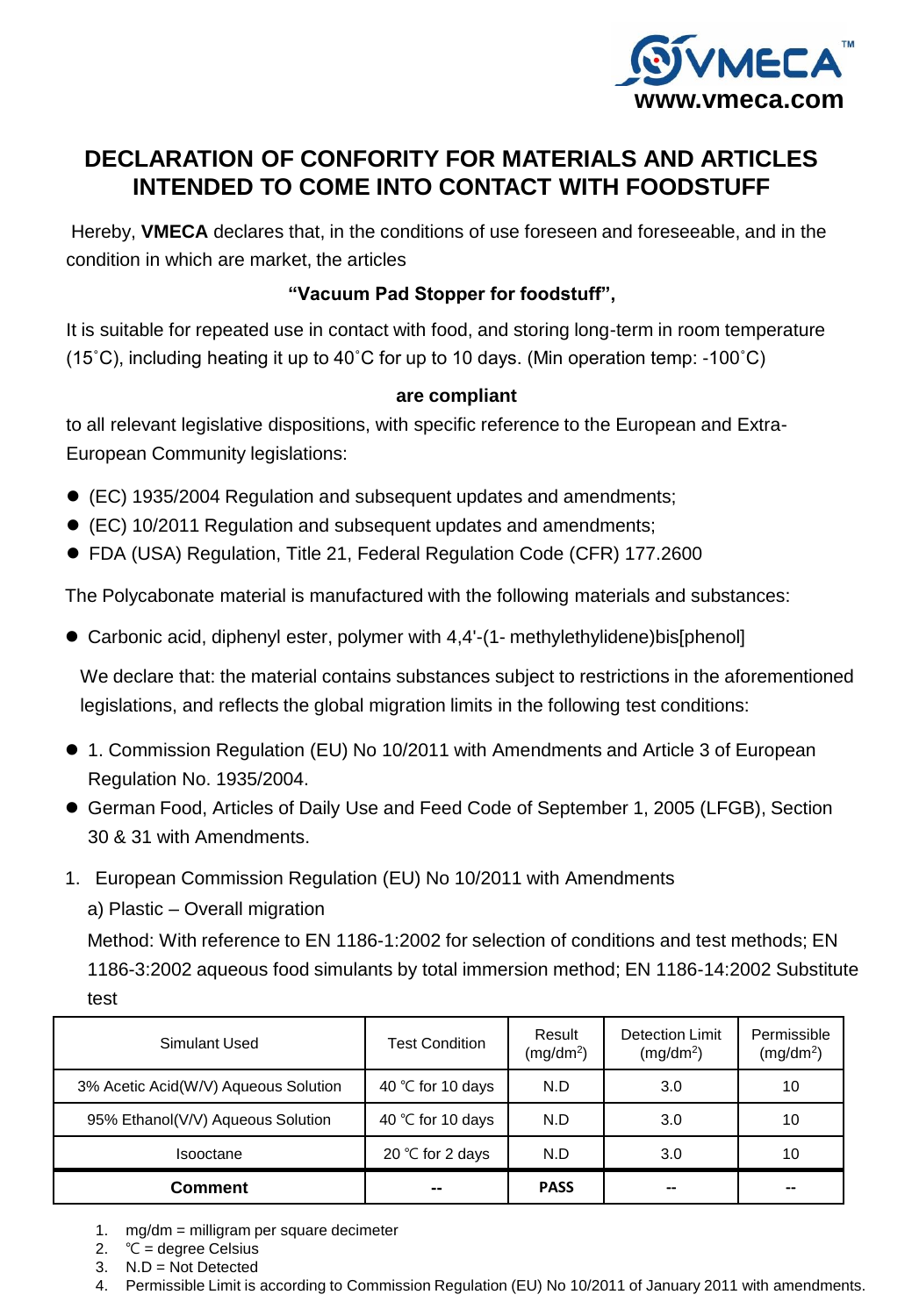

## b) Plastic – Specific migration of Heavy metals

Method: With reference to EN 13130-1:2004. Analysis was performed by ICP-MS / ICP-OES. Simulant Used: 3 % acetic acid (w/v) in aqueous solution Test Condition: 40 ℃ for 10 days

| <b>Test Item</b>                | Result<br>(mg/dm <sup>2</sup> ) | <b>Reporting Limit</b><br>(mg/dm <sup>2</sup> ) | Permissible<br>(mg/dm <sup>2</sup> ) |
|---------------------------------|---------------------------------|-------------------------------------------------|--------------------------------------|
| Specific Migration of Barium    | N.D                             | 0.3                                             | 1                                    |
| Specific Migration of Cobalt    | N.D                             | 0.01                                            | 0.05                                 |
| Specific Migration of Copper    | N.D                             | 0.3                                             | 5                                    |
| Specific Migration of Iron      | N.D                             | 0.3                                             | 48                                   |
| Specific Migration of Lithium   | N.D                             | 0.5                                             | 0.6                                  |
| Specific Migration of Manganese | N.D                             | 0.3                                             | 0.6                                  |
| Specific Migration of Zinc      | N.D                             | 0.5                                             | 5                                    |
| Specific Migration of Aluminium | N.D                             | 0.1                                             | 1                                    |
| Specific Migration of Nickel    | N.D                             | 0.02                                            | 0.02                                 |
| <b>Comment</b>                  | <b>PASS</b>                     |                                                 |                                      |

1. mg/kg = milligram per kilogram of foodstuff in contact with

2.  $°C = degree Celsius$ 

 $\overline{3}$ . N.D -= Not Detected.

4. Permissible Limit is according to Commission Regulation (EU) No 10/2011 of January 2011 with amendments.

c) Specific Migration of Bisphenol A

Method: With reference to CEN/TS 13130-13:2005. Analysis was performed by LC/MS/MS Test Condition: 40 ℃ for 10 days

| Test Item                                                                       | Result<br>(mg/kg) | Detection Limit<br>(mg/kg) | Permissible Limit<br>(mg/kg) |
|---------------------------------------------------------------------------------|-------------------|----------------------------|------------------------------|
| Specific Migration of Bisphenol A (3% acetic acid)<br>(w/v) in aqueous solution | N.D               | 0.01                       | 0.05                         |
| Specific Migration of Bisphenol A (95% Ethanol)<br>(V/V) in aqueous solution    | 0.01              | 0.01                       | 0.05                         |
| <b>Comment</b>                                                                  | <b>PASS</b>       | --                         | --                           |

- 1. mg/kg = milligram per kilogram of foodstuff in contact with
- 2. N.D -= Not Detected.
- 3. Permissible Limit is according to Commission Regulation (EU) No 10/2011 of January 2011 with amendments.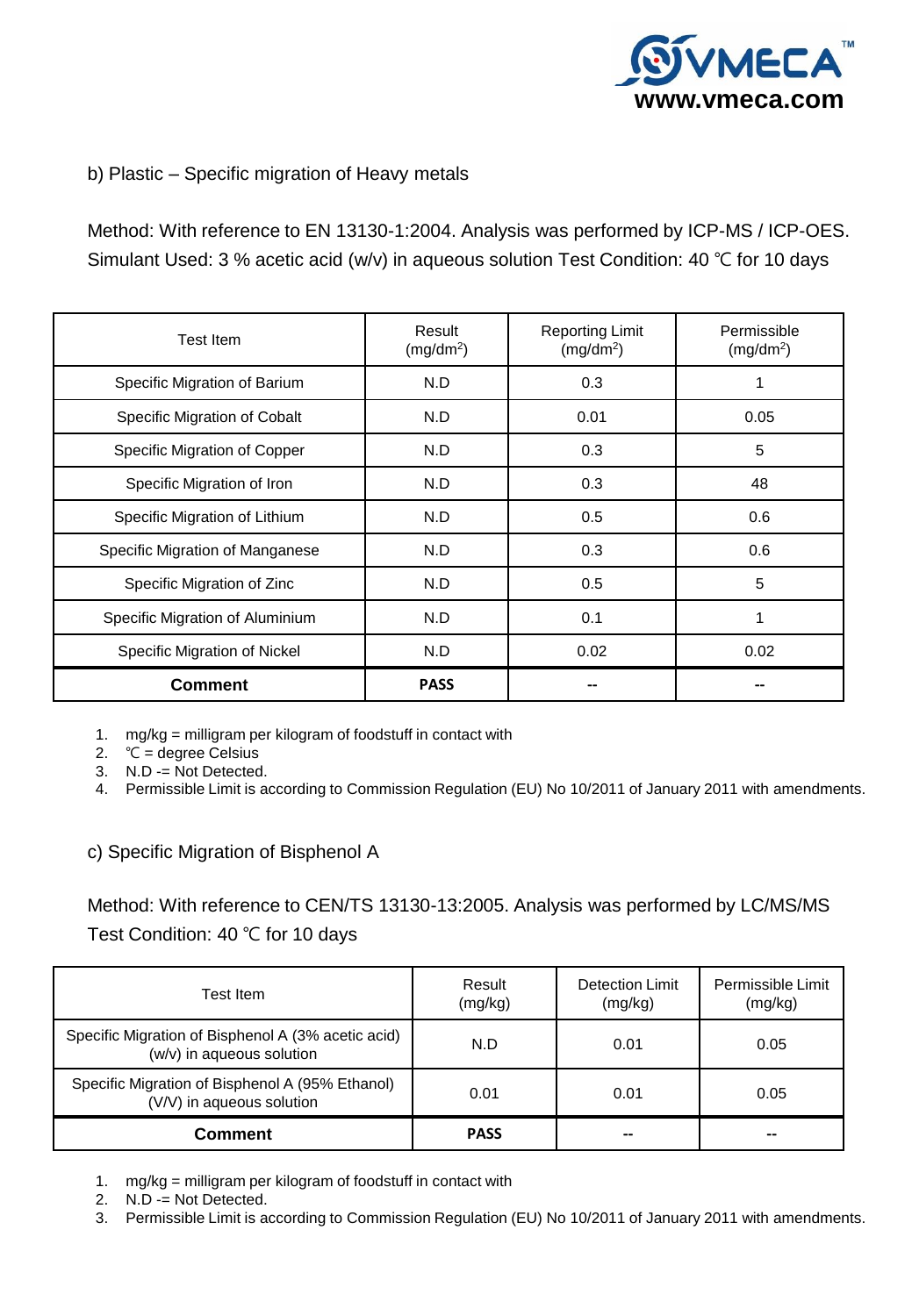

### d) Specific Migration of Primary Aromatic Amine

Method: With reference to EN 13130-1:2004. Analysis was performed by UV-vis Spectrophotometer. Simulant Used: 3% acetic acid (w/v) in aqueous solution Test Condition: 40 ℃ for 10 days

| Test Item                                    | Result<br>(mg/dm <sup>2</sup> ) | <b>Reporting Limit</b><br>(mg/dm <sup>2</sup> ) | Permissible<br>$(mg/dm^2)$ |
|----------------------------------------------|---------------------------------|-------------------------------------------------|----------------------------|
| Specific migration of Primary Aromatic Amine | N.D                             | 0.002                                           | 0.01                       |
| <b>Comment</b>                               | <b>PASS</b>                     | $- -$                                           | $\qquad \qquad$            |

1. mg/kg = milligram per kilogram of foodstuff in contact with

- 2.  $°C = degree Celsius$
- 3. N.D -= Not Detected.
- 4. Permissible Limit is according to Commission Regulation (EU) No 10/2011 of January 2011 with amendments.
- 2. German Food, Articles of Daily Use and Feed Code of September 1, 2005 (LFGB), Section 30 & 31 with Amendments

a) Sensorial examination of odour and taste

Test Method: With reference to DIN10955: 2004

Migration condition: 40 ℃ for 10 days

Test Simulant: Water

The number of panelists: 6

| <b>Test Simulant</b> | Test Item                   | Result      | Maximum<br>Permissible Limit |
|----------------------|-----------------------------|-------------|------------------------------|
| Water                | Sensorial examination odour | 0.5         | 2.5                          |
|                      | Sensorial examination taste | 1.0         | 2.5                          |
|                      | <b>Comment</b>              | <b>PASS</b> | $- -$                        |

- 1. Intensity scale (rounded at 0.5):
	- 0 no perceptible difference
	- 1 just perceptible difference
	- 2 slight difference
	- 3 marked difference
	- 4 strong difference
- 2. Permissible Limit is according to LFGB with its amendment, Section 30 and 31, and Regulation (EC) No 1935/2004 of The European Parliament and of the Council of 27 October 2004.